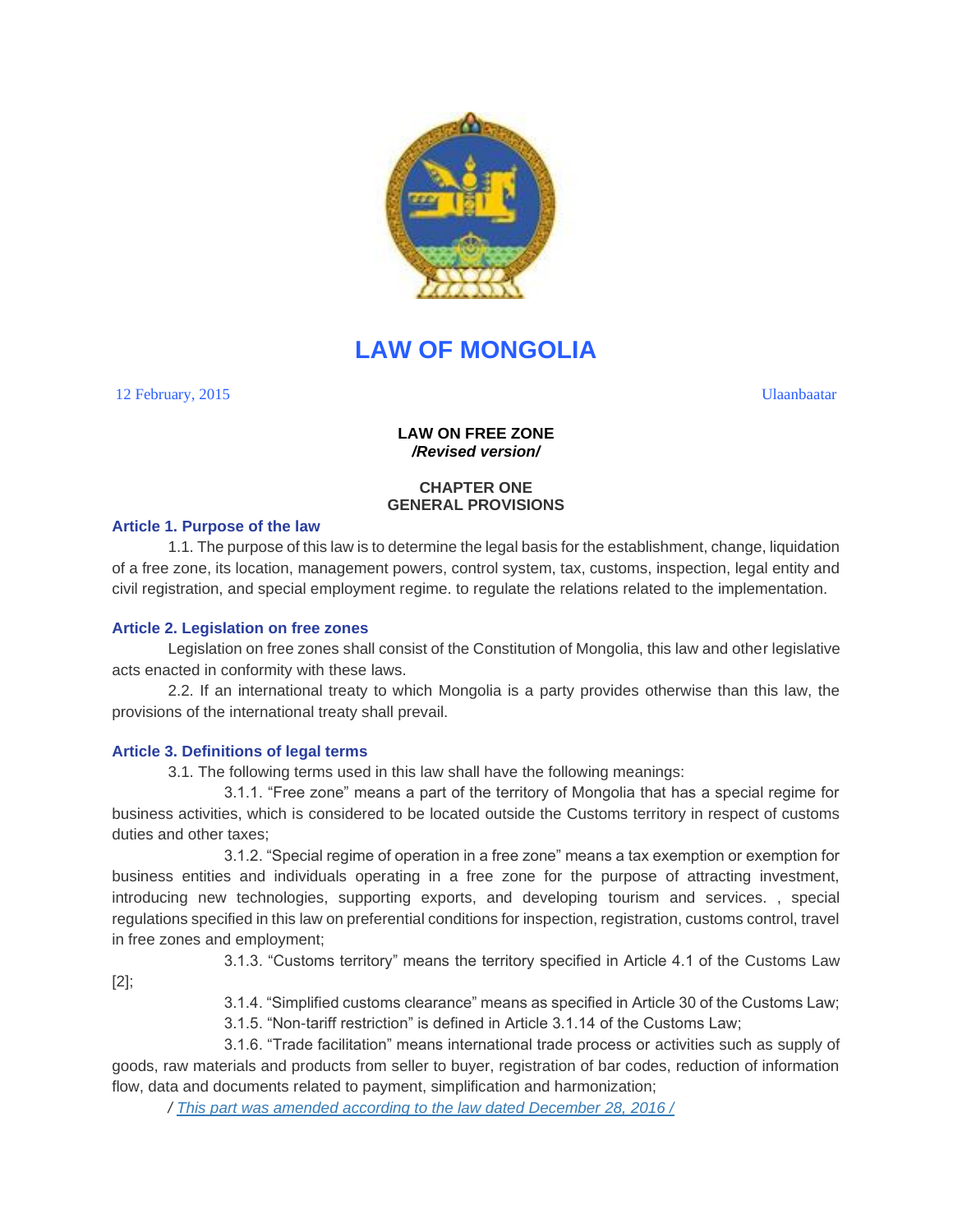3.1.7. "Bar code" means a unique number identifying goods, raw materials, products and services.

## */ This part was amended according to the law dated [December](file:///C:/111/HTMBHuuliud.16.10.06/Mongol%20Ulsiin%20Khuuli/Nemelt/2016/16-ne-257.docx) 28, 2016 /*

3.1.8. "Travel to a free zone" means a citizen of Mongolia, a foreign citizen or a stateless person entering a free zone for official or private purposes;

3.1.9. "Mongolian goods" means specified in Article 3.1.2 of the Customs Law;

3.1.10. "Goods produced in a free zone" means goods created in the territory of a free zone by more than 40 percent of the value added spent on production;

3.1.11. "Cross-border free zone" means a free zone established on the territory of a border state border based on an intergovernmental agreement.

# **CHAPTER TWO**

# **ESTABLISHMENT, CHANGE AND DISSOLUTION OF FREE ZONES**

## **Article 4. Purpose of establishing a free zone**

4.1. The purpose of establishing a free zone is to create a favorable legal and investment environment in the zone, support export and import of citizens and business entities, develop exportoriented industries, attract new trade and service sectors, tourism, investment, increase transit transportation and logistics. , to increase economic growth by introducing advanced techniques and technologies, facilitating trade, and accelerating regional development.

#### **Article 5. Principles and preconditions for establishing a free zone**

The following principles and conditions shall be followed by the state in establishing a free zone:

5.1.1 be based on open, transparent and fair competition to support business;

5.1.2. To have necessary infrastructure such as roads, railways and airports in the area where the free zone is located or to be able to develop these infrastructures;

5.1.3 have water resources and energy supply to be used in the free zone;

5.1.4. To meet the norms, rules, standards and spatial conditions of urban development;

5.1.5 create a legal basis for the establishment of a free zone and create a favorable environment and conditions for investors, business entities and organizations to work in a credible manner;

5.1.6 be environmentally friendly;

5.1.7. Have a detailed plan to support sustainable regional development, local economy, reduce unemployment and train professional staff.

# **Article 6. Establishment, change, dissolution of a free zone, determination of its boundaries and location**

6.1. The State Great Hural shall decide on the establishment of a free zone in Mongolia, its location, size of the territory to be allocated to the free zone, determination, change, liquidation, and directions and types of activities upon submission by the Government.

6.2. A free zone shall be established at the border crossing point and in the region proposed by the Government.

6.3. A cross-border free zone may be established in accordance with an intergovernmental agreement, and the policy and direction to be followed in the free zone shall be regulated by an agreement concluded with the relevant state.

# **CHAPTER THREE FREE ZONE MANAGEMENT**

**Article 7. Powers of the state central administrative body in charge of free zones**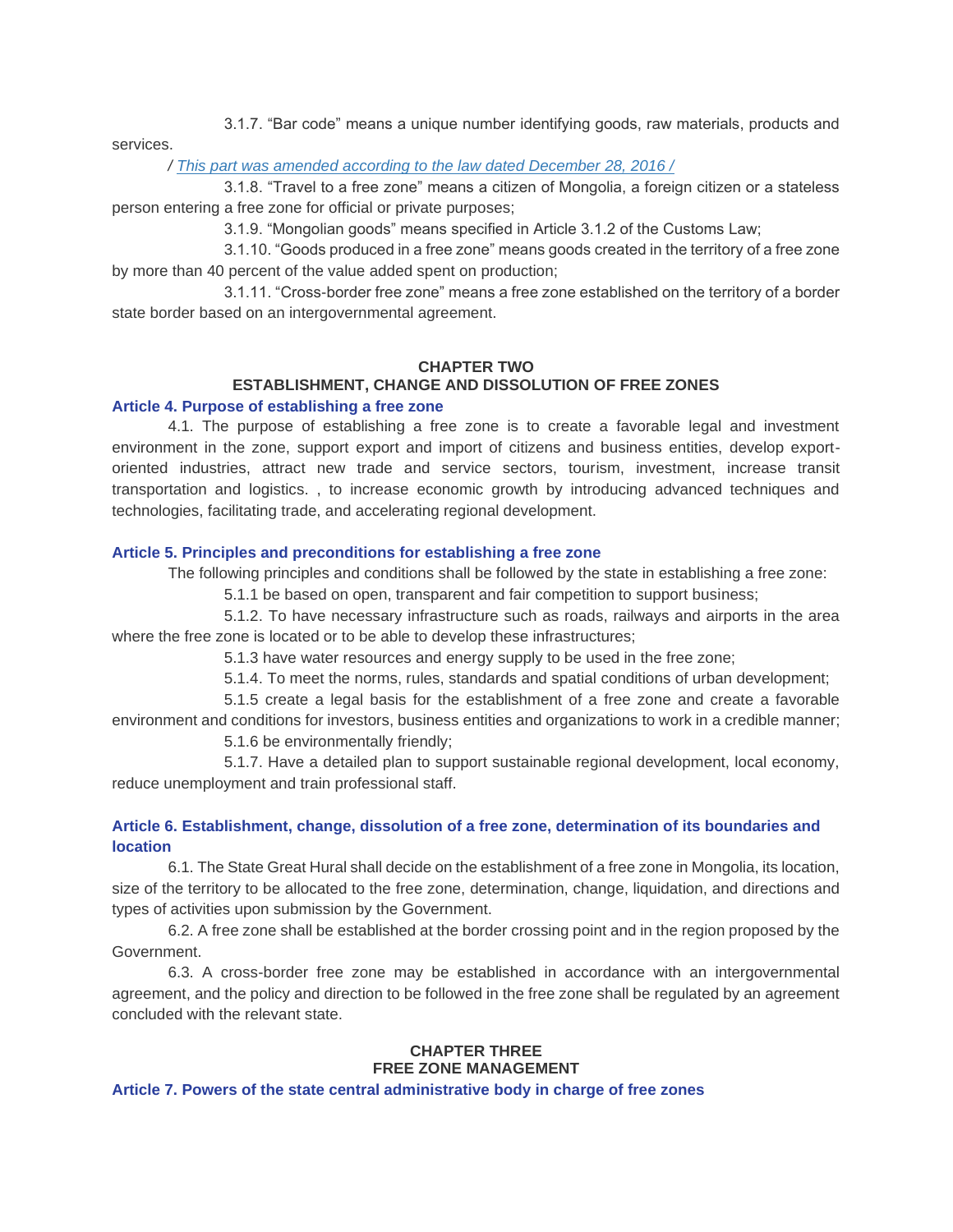The state central administrative body in charge of free zone matters shall exercise the following powers:

7.1.1. To develop the state policy and direction on the free zone;

7.1.2. Develop proposals on establishment, change and liquidation of free zones and submit them to the Government;

7.1.3 coordinate the activities of the free zone and provide unified management;

7.1.4 report annually to the Government on the activities of the free zone;

7.1.5 develop a budget related to state regulation and activities on free zones;

7.1.6. To coordinate the activities of state organizations and business entities in the free

zone;

7.1.7. Provide management, ensure and monitor the implementation of projects and programs to be implemented with loans and grants in the free zone;

7.1.8 monitor the implementation of resolutions and decisions issued by the State Great Hural and the Government on free zone development projects and free zones;

7.1.9.Approve the rules and regulations to be followed in the activities of the free zone;

7.1.10. To set criteria for selection of projects and programs proposed by the Investors Council specified in 21.1 of this law.

## **Article 8. Governor of a free zone and his / her powers**

8.1. The governor of a free zone shall be the state representative in charge of implementing the state administration in the free zone.

The Governor of a free zone shall be appointed and dismissed by the member of the Government in charge of free zone matters.

8.3. The governor of a free zone shall be responsible to the member of the Government in charge of free zone matters.

8.4. The governor of a free zone shall have an office and the Government shall determine the structure, staffing and expenses of the office.

8.5. The governor of the free zone shall use a stamp, mark and letterhead of the established design.

8.6. The Governor of a free zone shall issue an ordinance in accordance with the legislation within his / her area of responsibility, and if the ordinance does not comply with the legislation, he / she or the member of the Government in charge of the free zone shall amend or revoke it.

The governor of a free zone shall exercise the following powers:

8.7.1. To represent the free zone on issues related to the free zone operation and to make decisions within the scope of its authority;

8.7.2. Develop and approve the free zone development program and budget proposal and organize its implementation;

8.7.3. To conclude agreements and transactions on behalf of the free zone;

8.7.4. To define and implement the labor force and employment policy of the free zone;

8.7.5. To organize infrastructure and development activities of the free zone, to be responsible for and monitor the use of state-owned buildings and facilities;

8.7.6.Register and deregister a legal entity to operate in a free zone;

8.7.7. To issue permits to citizens, business entities and organizations to possess and use land in the territory of the free zone;

8.7.8 cooperate with the Investors' Council and other organizations specified in 21.1 of this law;

8.7.9. Require entrepreneurs to sell goods of clear origin, trademarks and bar codes in the

free zone;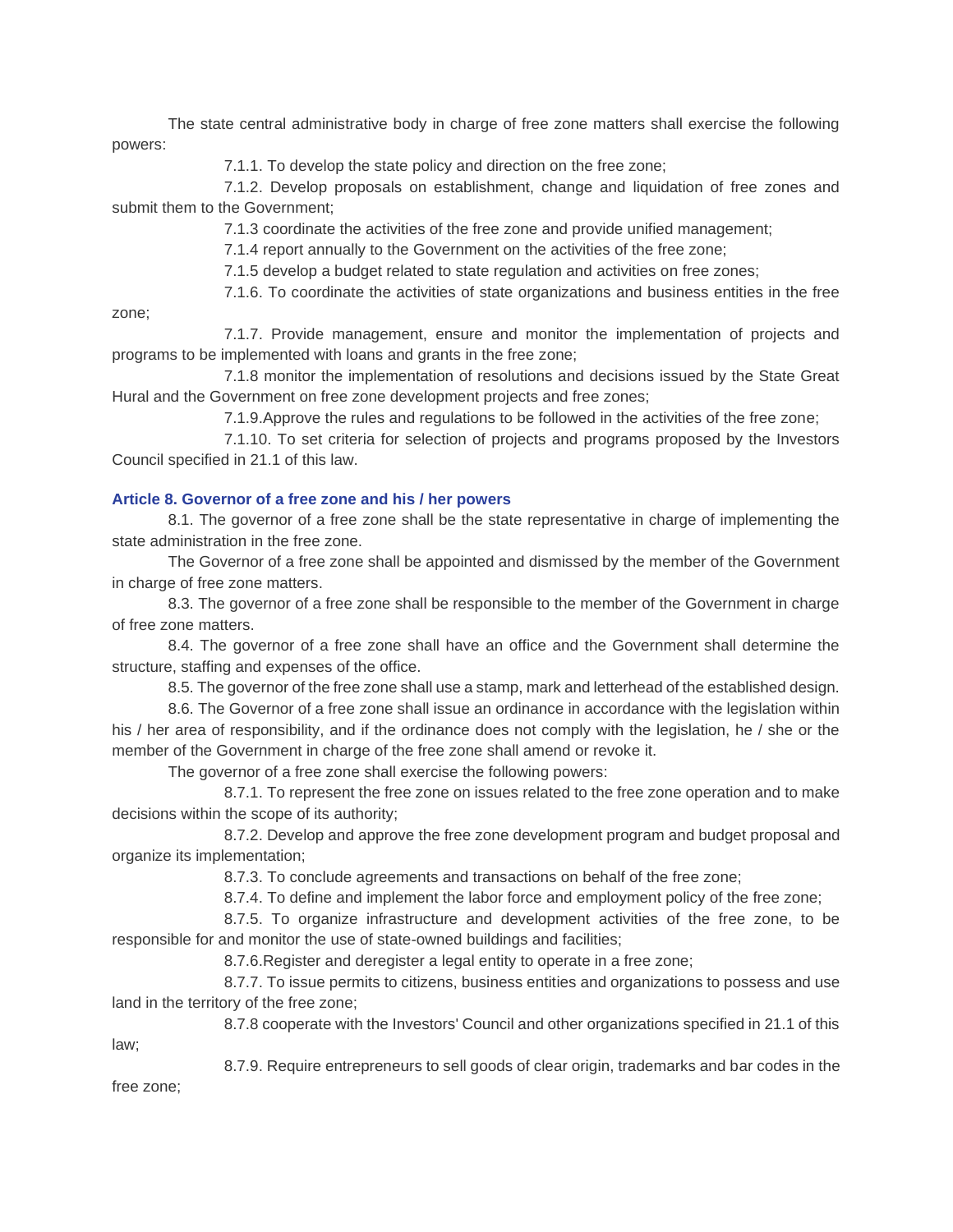8.7.10. To coordinate and implement services such as maintaining public order, fire protection and providing emergency assistance in the territory of the free zone;

8.7.11. To issue a license to sell, serve alcohol, sell tobacco and conduct professional health activities in a free zone in accordance with the procedure approved by the state central administrative body in charge of free zone.

#### **CHAPTER FOUR**

# **SPECIAL RULES OF ACTIVITIES IN THE FREE ZONE**

#### **Article 9. Regulation of special regime of activities in a free zone**

9.1. Customs, visa, travel for citizens of Mongolia and foreign citizens, stateless persons, registration of legal entities, currency regulation, professional inspection, employment, tax and other special regimes shall apply to the free zone.

9.2. Public services in the free zone shall be based on electronic single window service to facilitate trade, tax relations, business and investment.

#### **Article 10. Special customs regime in a free zone**

10.1. Customs clearance shall be performed on entry of goods into the free zone based on the following documents:

10.1.1. Cargo manifest, transport documents and, if necessary, relevant permits and licenses for goods imported into the free zone from abroad;

10.1.2. Receipt of tax payment for goods imported into the free zone from the territory of Mongolia, in addition to the documents specified in 10.1.1 of this law.

10.2. In addition to those specified in Article 38.1.4 of the Law on Customs Tariffs and Duties, simplified Customs clearance shall be performed when goods valued at up to MNT 3.0 million purchased by passengers are imported into the Customs territory from the free zone.

10.3. Non-tariff restrictions shall not be imposed on goods imported into the free zone from abroad and exported from the free zone abroad.

10.4. Simplified Customs clearance shall be performed for import of goods into a free zone from abroad and export of goods from a free zone abroad.

10.5. Risk-based Customs control shall be applied to goods imported into the free zone.

10.6. Business entities and organizations operating in a free zone shall be connected to the Customs in an electronic information network and the registration of goods introduced in the free zone shall be maintained in electronic form.

#### **Article 11. Special visa regime in a free zone**

A citizen of a neighboring country shall travel in a free zone located at a border crossing point for 30 days without a visa and in accordance with an international agreement of Mongolia concluded on the conditions of mutual travel of a third country citizen.

11.2. A foreign citizen with a residence permit in Mongolia and an "entry-exit" visa shall travel to any free zone without a visa during the period of residence or visa.

11.3 The period of stay of a foreign citizen or stateless person specified in Article 11.1 of this Law and the period of travel without a visa may be extended for up to 30 days at a time.

11.4. A citizen of Mongolia, a foreign citizen or a stateless person shall enter the free zone by checking one of the following documents:

11.4.1. A citizen of Mongolia shall have a passport, ID card or driver's license;

11.4.2. A foreign citizen or stateless person has a passport or similar document;

11.4.3. Birth certificate or equivalent document of a citizen of Mongolia under 16 years of

age.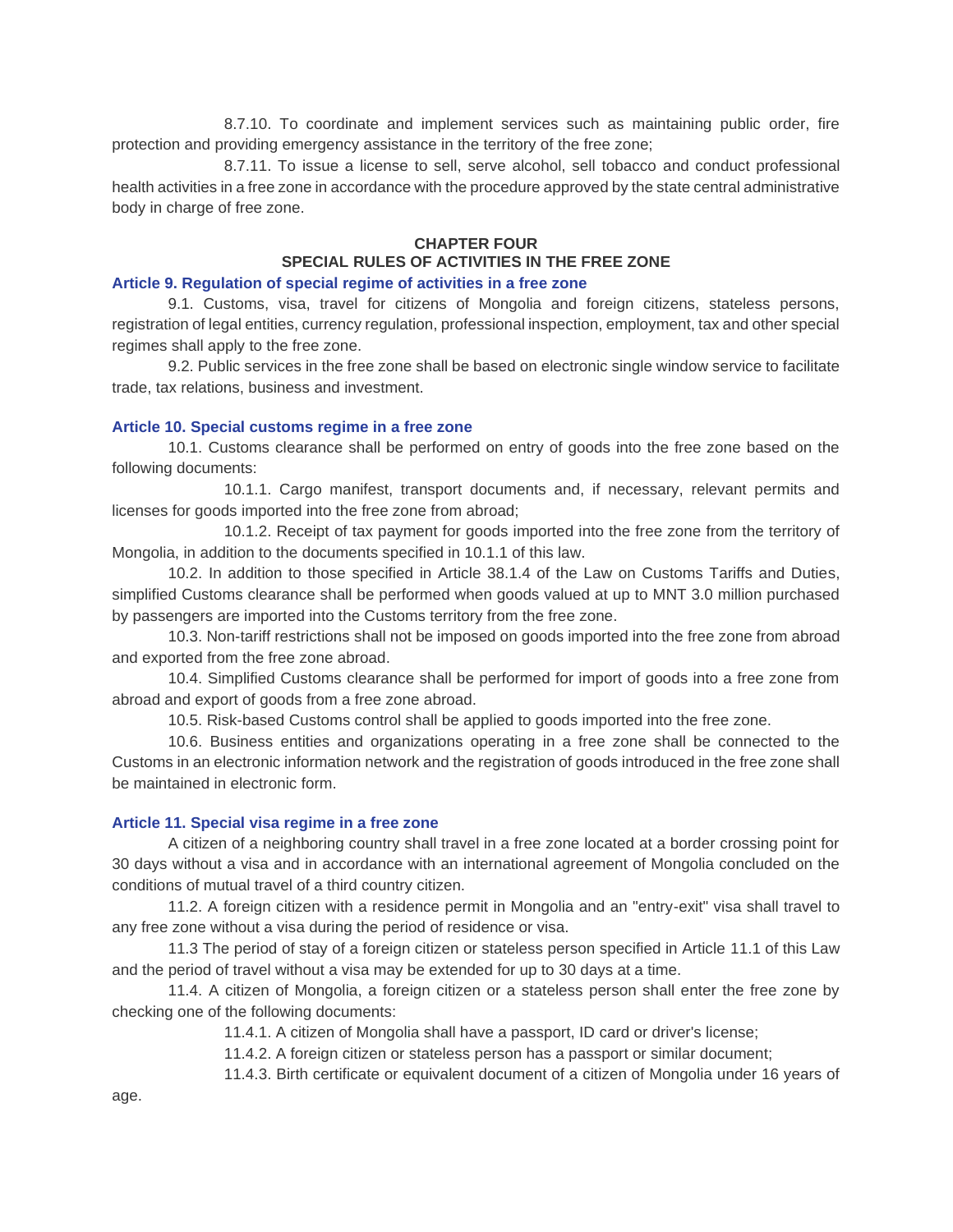## **Article 12. Regulation of registration of legal entities in a free zone**

12.1. A legal entity conducting business activities in a free zone shall submit the following documents to the office of the free zone governor:

12.1.1. If a legal entity of Mongolia is an application, a copy of the state registration certificate of the legal entity and a receipt of payment of the registration fee;

12.1.2. A foreign legal entity is a copy of the application, a document certifying the foreign legal entity, a power of attorney and a receipt of registration fee.

12.2. The Free Zone Governor's Office shall review the documents specified in Article 12.1 of this Law within five working days after receiving them and if it meets the requirements specified in the relevant regulations, it shall be registered as a legal entity in the free zone and a certificate shall be issued. valid.

12.3. The Free Zone Governor's Office shall submit quarterly information on foreign-invested legal entities and investments to the State Central Administrative Body Responsible for Free Zones.

A legal entity registered with the Free Zone Governor's Office may cooperate with other legal entities on a contractual basis. A legal entity cooperating in a free zone under a contract shall register in accordance with this law and obtain a registration certificate for a legal entity in a free zone.

12.5. A legal entity operating in a free zone shall be deregistered as a legal entity operating in a free zone on the following grounds:

12.5.1. Failure to start the main production and services specified in the agreement and charter within one year from the date of concluding the investment agreement and issuing the registration certificate of the legal entity in the free zone;

12.5.2. The operation has started but has been interrupted or stopped for more than 12 consecutive months due to its own reasons;

12.5.3. A court decision on liquidation has been issued.

#### **Article 13. Regulation of settlements in the free zone**

13.1. Settlements in the free zone shall be made in national and foreign currencies.

13.2. Relations related to the establishment of a bank, non-bank financial institution and its branch in a free zone shall be regulated by relevant laws.

# **Article 14. Regulation of professional inspection in a free zone**

14.1. The professional inspection activities in the free zone shall be coordinated by the central specialized inspection agency.

14.2. An inspection shall be conducted on the following grounds:

14.2.1. If there is a need to inspect livestock, animals, plants and quarantine during the Customs inspection;

14.2.2. Complaints related to products, food hygiene, quality of buildings and facilities and environmental pollution within the free zone have been received.

## **Article 15. Special employment regime in a free zone**

Article 4.1.4 of the Law on Sending Labor Force and Receiving Labor Force and Specialists Abroad shall not apply to hiring labor force and specialists from abroad in a free zone.

15.2. If a business entity, organization or citizen in a free zone provides a foreign citizen with a job and engages in income-generating work or service, he / she shall be fully exempted from payment for the job.

15.3. If a legal entity operating in a free zone implements projects and programs to empower and specialize its employees, expenses shall be deducted from the taxable income of the current year.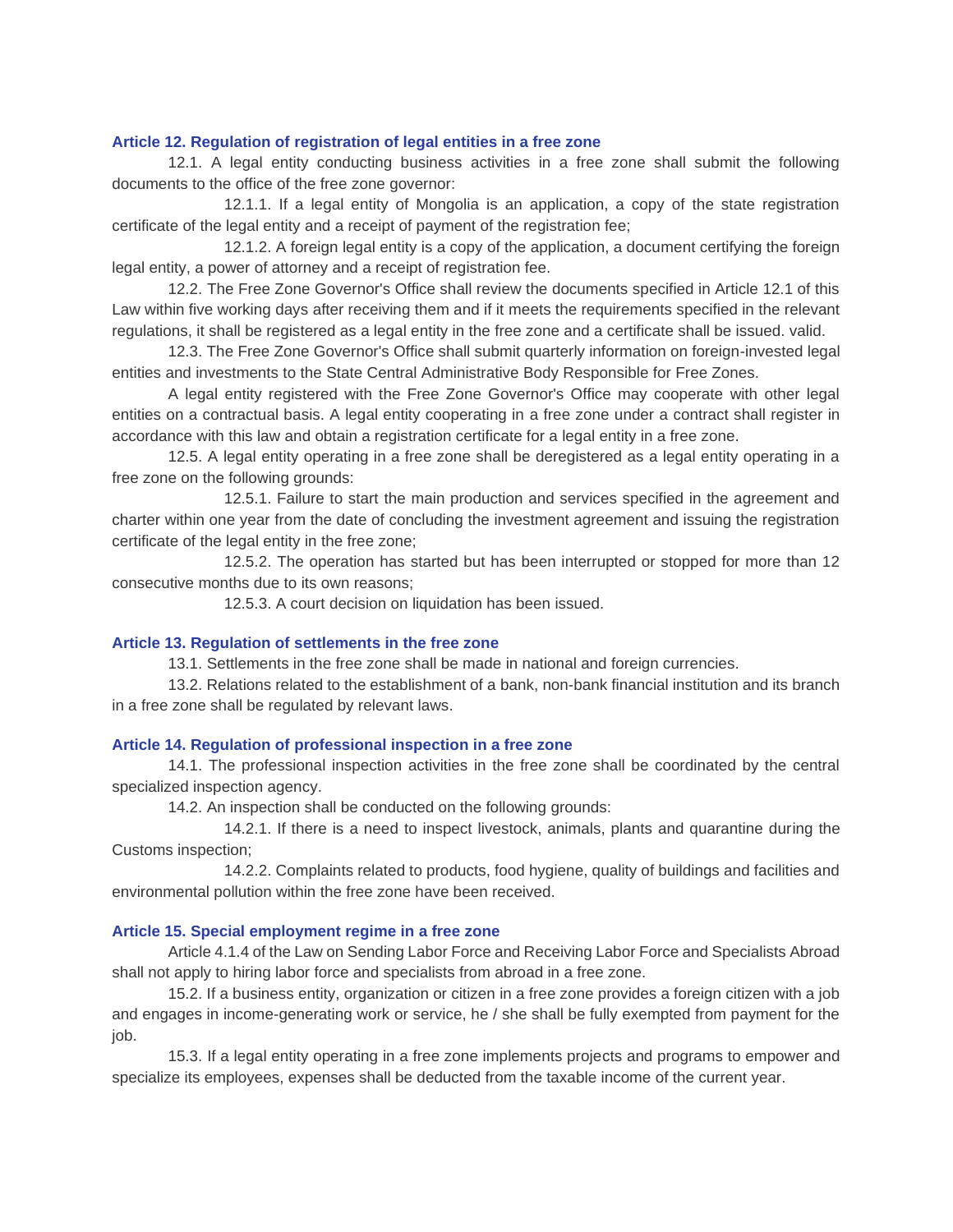# **Article 16. Special tax regime in a free zone**

The following tax exemptions and exemptions shall apply to a free zone:

16.1.1. Goods imported from abroad into the free zone shall not be subject to import customs, value-added and excise tax;

16.1.2. No tax shall be imposed on importation of goods imported into the Customs territory after payment of import customs duty, excise and value-added tax and shall be refunded with deduction from other taxes based on the receipt of payment of the tax in the Customs territory;

16.1.3. To impose value-added tax at the rate of "0" when importing Mongolian goods from the Customs territory to the free zone;

16.1.4. Exemption from Customs and value-added tax for import of goods worth up to 3.0 million MNT purchased by a passenger from the free zone into the Customs territory in addition to those specified in Article 38.1.4 of the Law on Customs Tariffs and Duties;

16.1.5. To impose customs duties and other taxes on goods imported into the Customs territory from a free zone other than those specified in 16.1.4 of this Law;

16.1.6. No tax shall be imposed on the export of goods from a free zone abroad;

16.1.7. Value-added tax shall not be imposed on goods, work performed and services provided by citizens and legal entities registered in a free zone in the territory of a free zone.

The Government may approve the list of goods valued at up to 3.0 million MNT specified in Articles 10.2 and 16.1.4 of this Law from time to time.

16.3. Goods up to MNT 3.0 million specified in Articles 10.2 and 16.1.4 of this Law shall not include goods subject to excise tax, drugs, medical devices and biologically active products.

16.4. */ This part was [repealed](https://www.legalinfo.mn/Nemelt/2019/19-ne-030.docx) by the law dated March 22, 2019 /*

16.5. In addition to those specified in 16.1 of this law, the following tax credits and exemptions shall apply to the free zone:

*/ This part was amended [according](https://www.legalinfo.mn/Nemelt/2019/19-ne-030.docx) to the law dated March 22, 2019 /*

16.5.1. Exempt business entities engaged in innovation and high technology production in the free zone from income tax for the next five years ;

*/ This [provision](https://www.legalinfo.mn/Nemelt/2019/19-ne-030.docx) was repealed by the law dated March 22, 2019 /*

16.5.2. To fully exempt buildings and structures built and registered in the free zone from immovable property tax.

A legal entity registered in a free zone shall prepare financial and tax reports on activities in the free zone in accordance with relevant regulations and submit it to the free zone governor's office.

# **Article 17. Implementation of special regime and other service regulations in the free zone**

17.1. The Office of the Governor of the Free Zone shall implement the state registration, tax, Customs, inspection and quarantine regime through their representatives on the basis of an agreement concluded with the respective state administrative body.

17.2. The Free Zone Governor's Office shall implement social order, fire protection, emergency medical care, hygiene and infrastructure provision services on the basis of an agreement concluded with the public and private organizations in charge of the issue.

17.3. The free zone governor's office shall provide information on the implementation of the activities specified in 17.2 of this law to the relevant authorities in accordance with the legislation.

# **CHAPTER FIVE DOING BUSINESS ACTIVITIES IN THE FREE ZONE**

**Article 18. Types of activities to be carried out in a free zone**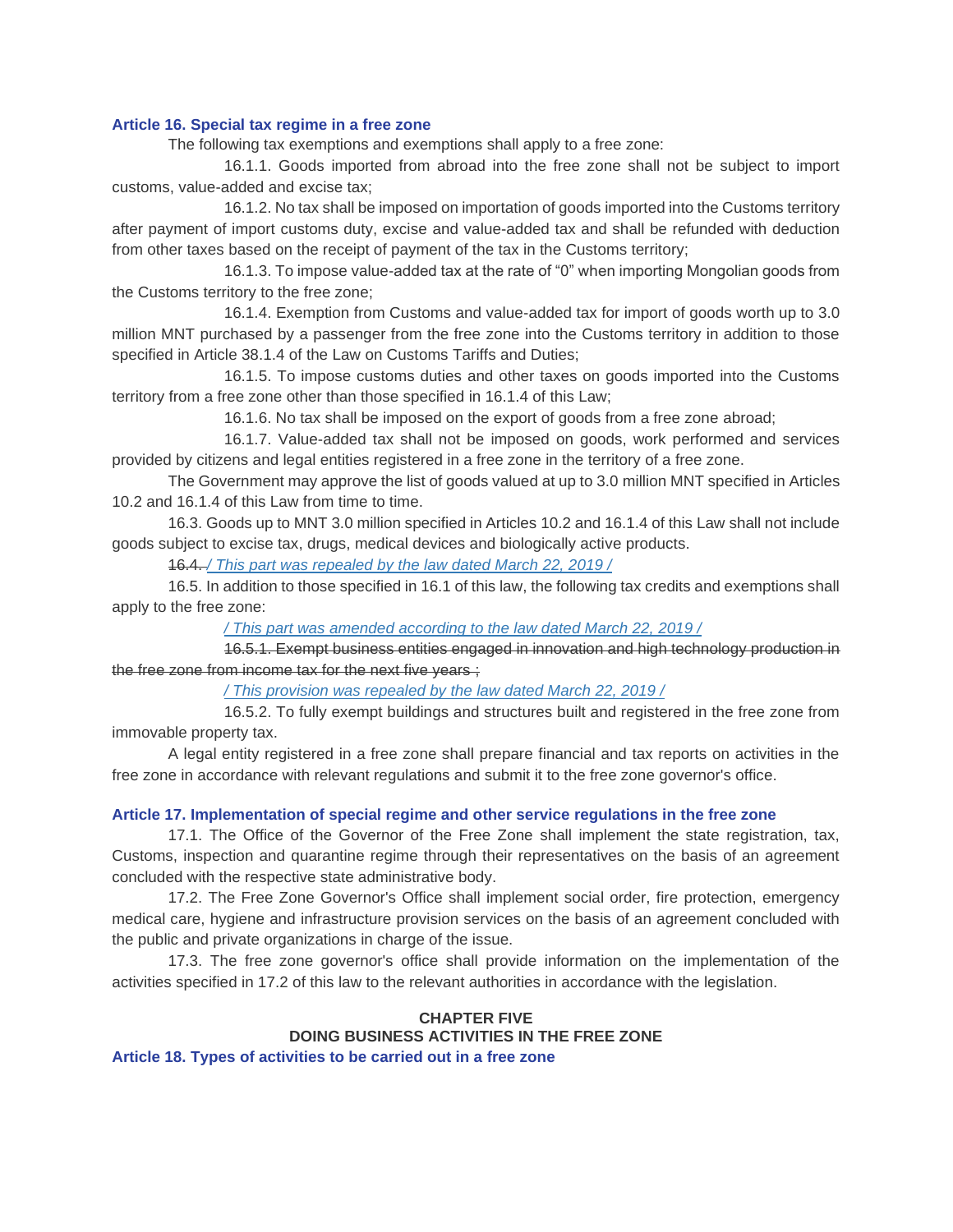18.1. All types of activities such as production, services, tourism, trade, international banking, finance, quizzes and gambling shall be carried out in the free zone in accordance with the requirements established by the laws in force in Mongolia.

18.2. Activities requiring a license in a free zone shall be regulated in accordance with the Law on Licensing of Business Activities.

## **Article 19. Income from business activities in a free zone**

The office of the governor of a free zone shall collect the following revenues in the state budget:

19.1.1. Business entities, organizations and individuals in the free zone shall have income tax and fees to be collected from them;

19.1.2. Payment for possession, use and provision of services of state-owned buildings and facilities of the free zone;

19.1.3. Land fee;

19.1.4 income from other business activities and services.

19.2. Up to 20 percent of the income specified in 19.1 of this Law shall be spent for the purpose of developing a free zone, accelerating infrastructure construction, increasing economic efficiency and supporting local development.

# **Article 20. Communication with local Citizens' Representatives Khurals and Governors from the Free Zone Governor**

20.1. The governor of a free zone shall cooperate with the local Citizens' Representatives Khural and the Governor on the establishment and development of the free zone.

20.2 Improve employment and living standards of the local population.

20.3. Jointly implement projects and measures to develop free zone, aimag and local common industrial infrastructure in an environmentally friendly manner.

#### **Article 21. Investors' Council**

A free zone shall have an Investors' Council consisting of representatives of investors with the purpose of attracting investment, protecting the interests of investors, supporting and promoting the development of the free zone.

21.2.The Investors Council shall regulate its activities by the charter approved by its meeting.

21.3. An investor may implement a free zone management on the basis of an agreement concluded with the state central administrative body in charge of free zone matters.

# **CHAPTER SIX LAND RELATIONS IN A FREE ZONE**

#### **Article 22. Land regulation**

22.1. The land of the free zone shall not belong to the territory of the port.

The governor of a free zone shall make a decision to allow citizens, business entities and organizations to possess or use the land within the free zone, and his / her office shall enter into an agreement with the land possessor and land user.

22.3. The Government shall determine the base value of land to be possessed and used by citizens, business entities and organizations in the free zone and the amount of land fee.

22.4. The right to possess and use land shall be granted using one of the forms of project selection and auction.

A legal entity that has obtained the right to possess and use land in a free zone through a tender shall be issued a certificate of right to possess or use land after paying a one-time fee equal to the initial auction price in accordance with the procedures set forth in the relevant legislation.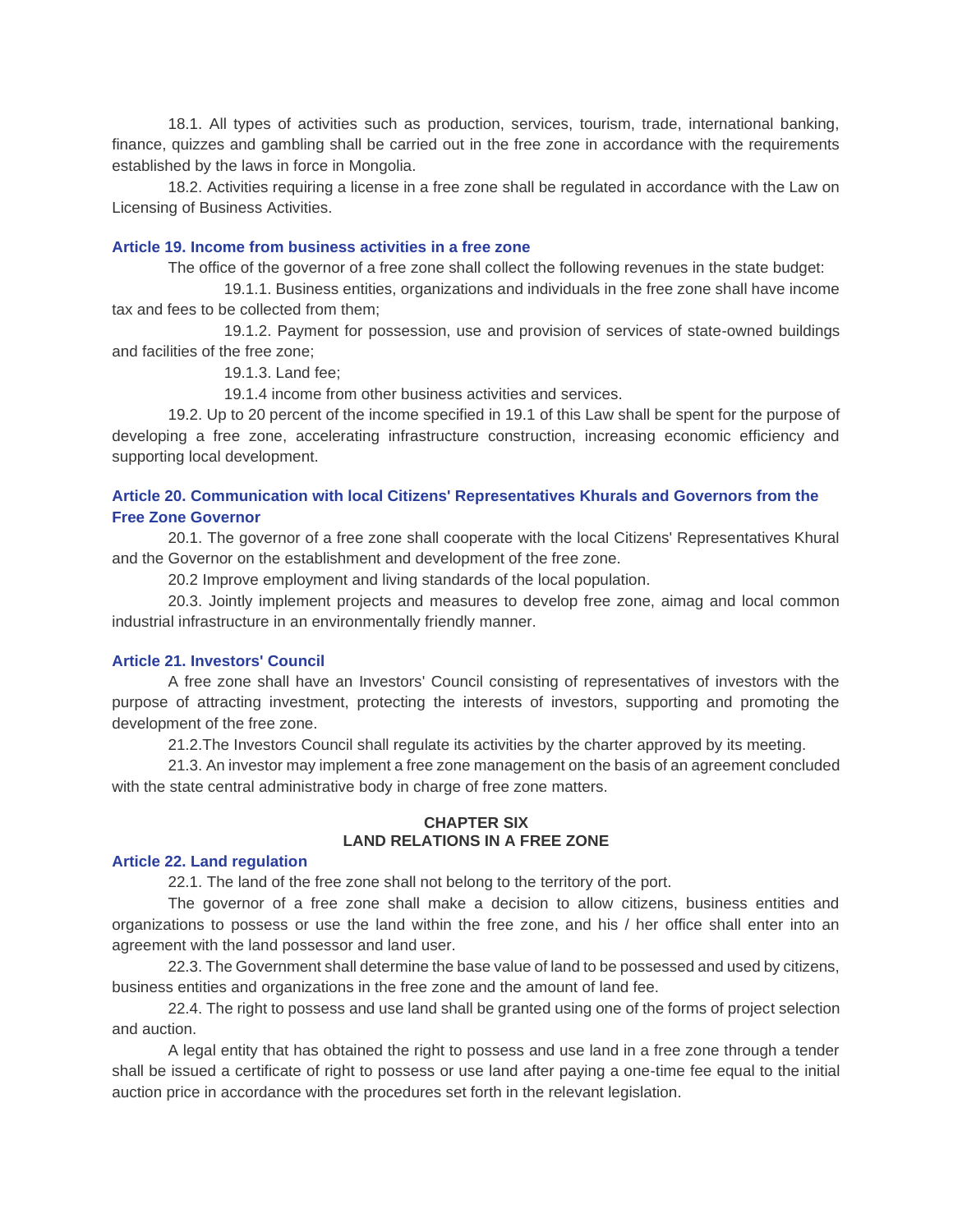22.6. The land possession and use right of a business entity that has the circumstances specified in Articles 12.5.1 and 12.5.2 of this Law shall be revoked.

22.7. Relations other than those specified in this law related to land possession and use in a free zone shall be regulated by the Law on Land.

### **Article 23. Discounts and exemptions from land fees**

23.1. A business entity engaged in trade, tourism and hotel services shall be 100 percent discounted from the land fee for possession and use in the free zone for the first five years and 50 percent for the next three years from the date of commencement of its activities.

23.2. Business entities and their branches engaged in infrastructure and production, such as energy, heat sources, networks, clean water supply, disinfection and treatment facilities, roads, railways, airports and main communication networks in the free zone. 100 percent exemption from land fees for land possession and use in the free zone from the date of commencement of operations.

23.3. Mongolian and foreign legal entities and citizens who have concluded land use and possession agreements in a free zone may be exempted from land fees for a certain period of time, taking into account their fulfillment of their obligations to use, possess and protect land benefits.

23.4 The Government shall decide on the timing and rate of the land fee refund specified in Article 23.3 of this Law.

# **CHAPTER SEVEN FREE ZONE INFRASTRUCTURE**

#### **Article 24 Infrastructure and construction of a free zone**

The general development plan of a free zone shall be approved by the Government.

24.2. Relations related to urban development, infrastructure and construction of free zones in accordance with the general plan specified in 24.1 of this Law shall be regulated by the Law on Urban Development, Law on Construction, Law on Roads, Law on Energy and other relevant legislation.

24.3 Free zone infrastructure and facilities may be established on the basis of a concession agreement.

24.4. Infrastructure of a free zone may be financed by the state and local budgets, private sector investments, foreign loans, grants and government bonds in addition to those specified in 24.3 of this law.

## **CHAPTER EIGHT FREE ZONE GUARD**

# **Article 25. Protection of a free zone**

A free zone shall belong to a state special object.

25.2. The guard duty of a free zone at a border crossing point shall be performed by a border guard organization and other free zone guard duty shall be performed on the basis of an agreement concluded with a relevant organization.

25.3. The domestic military shall be responsible for maintaining public safety and order in the free zone.

*/ This part was amended according to the law dated February 09, 2017 /*

# **CHAPTER NINE MISCELLANEOUS**

#### **Article 26. Liability for violators of the law**

26.1. The governor of a free zone shall revoke the registration certificate of a citizen or legal entity that has violated the special regime in the free zone.

*/ This part was annulled by the law in 4 December 2015 /*